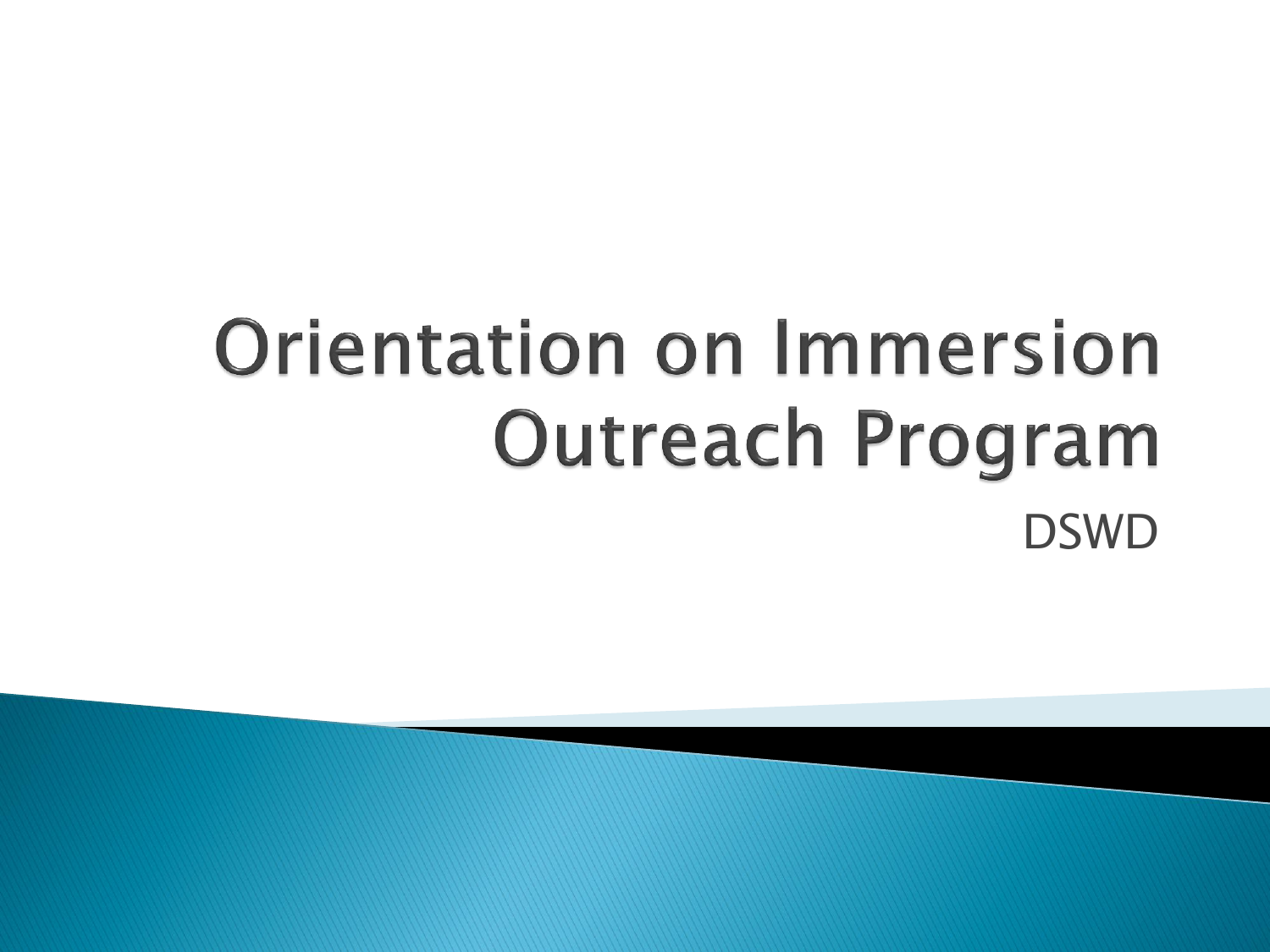### **Rationale**

- Executive Order 139 s. 1993 creation of the Kabataan 2000
- Admin Order No. 18 creation of the Unlad Kataan Program of DSWD
- $\blacktriangleright$  These (2) initiatives are comprehensive package of services for youth specially OSY and disadvantaged youth become self reliant, economically productive and socially responsible citizens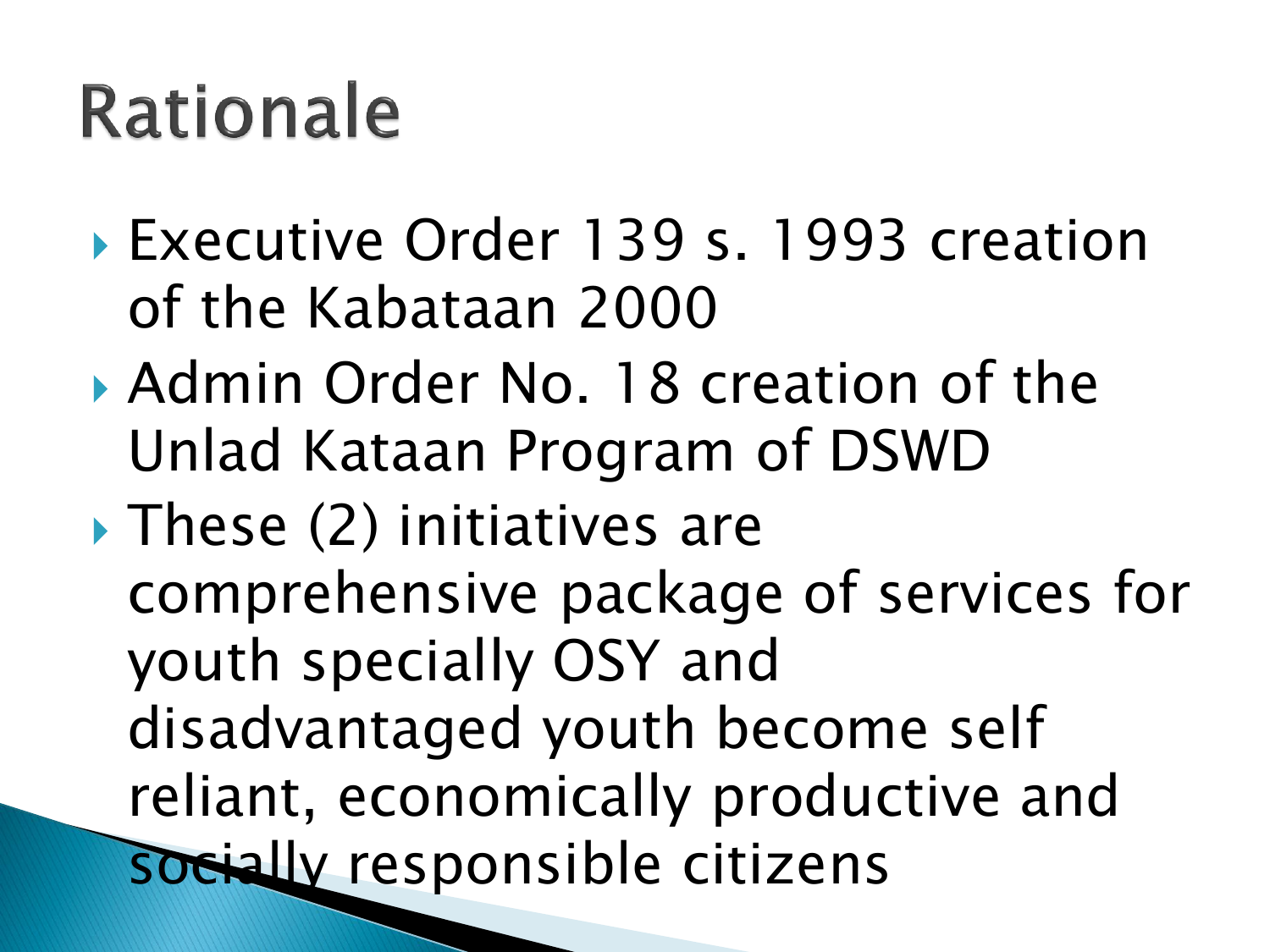- ▶ Immersion Outreach Program ( IOP) is one of the component program of Kabataan 2000
- End goal of IOP is to instill a sense of community service and volunteerism among the less privileged youth in our society.
- Opportunity for the youth to learn new life skills and augment daily sustenance and future school ads.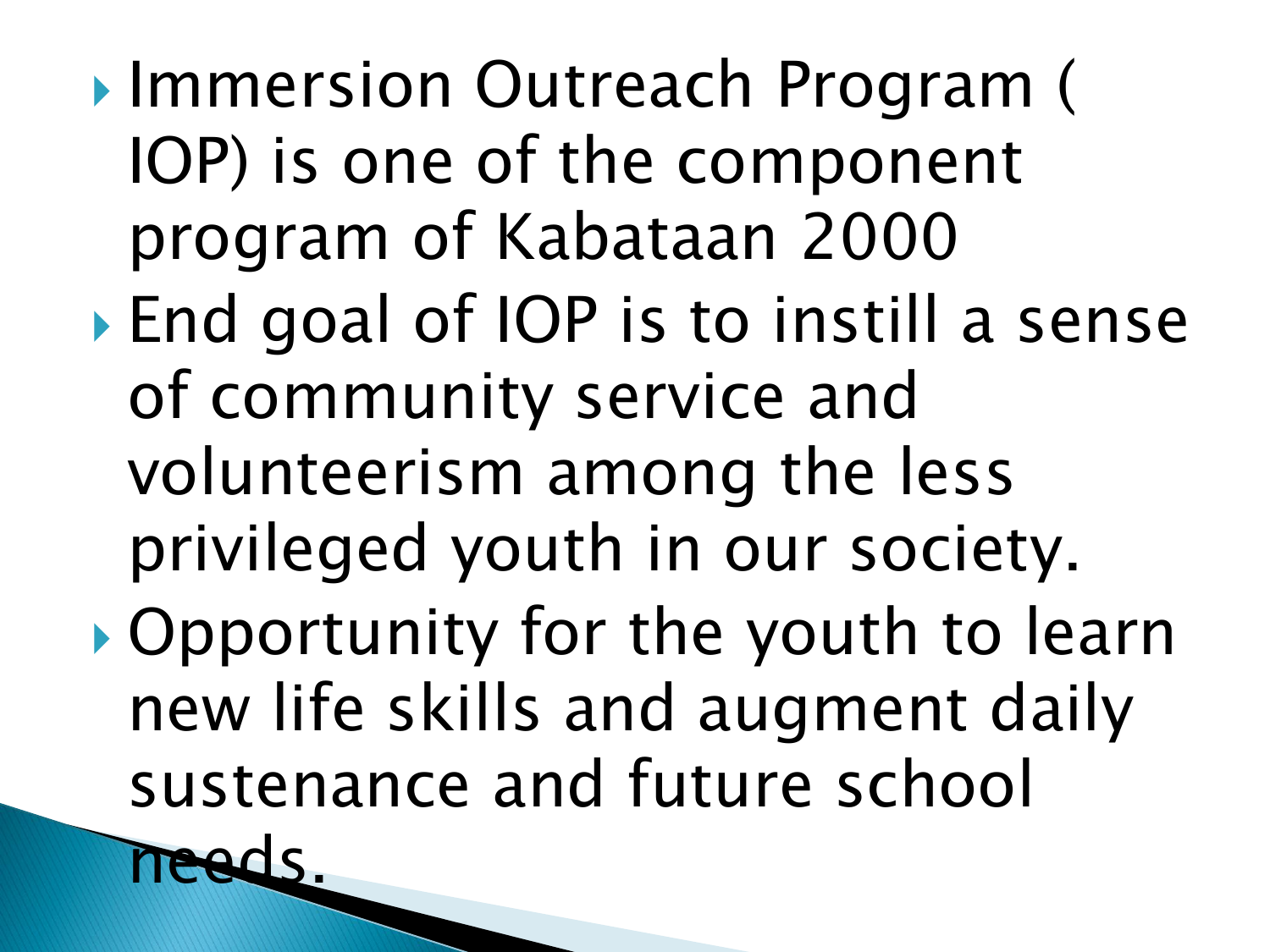#### **Target Participants/Beneficiaries**

- ▶ 18 to 25 years old
- Out of school youth
- In good health condition
- Monthly income of the family must not exceed 8,022.00 Member of PYAP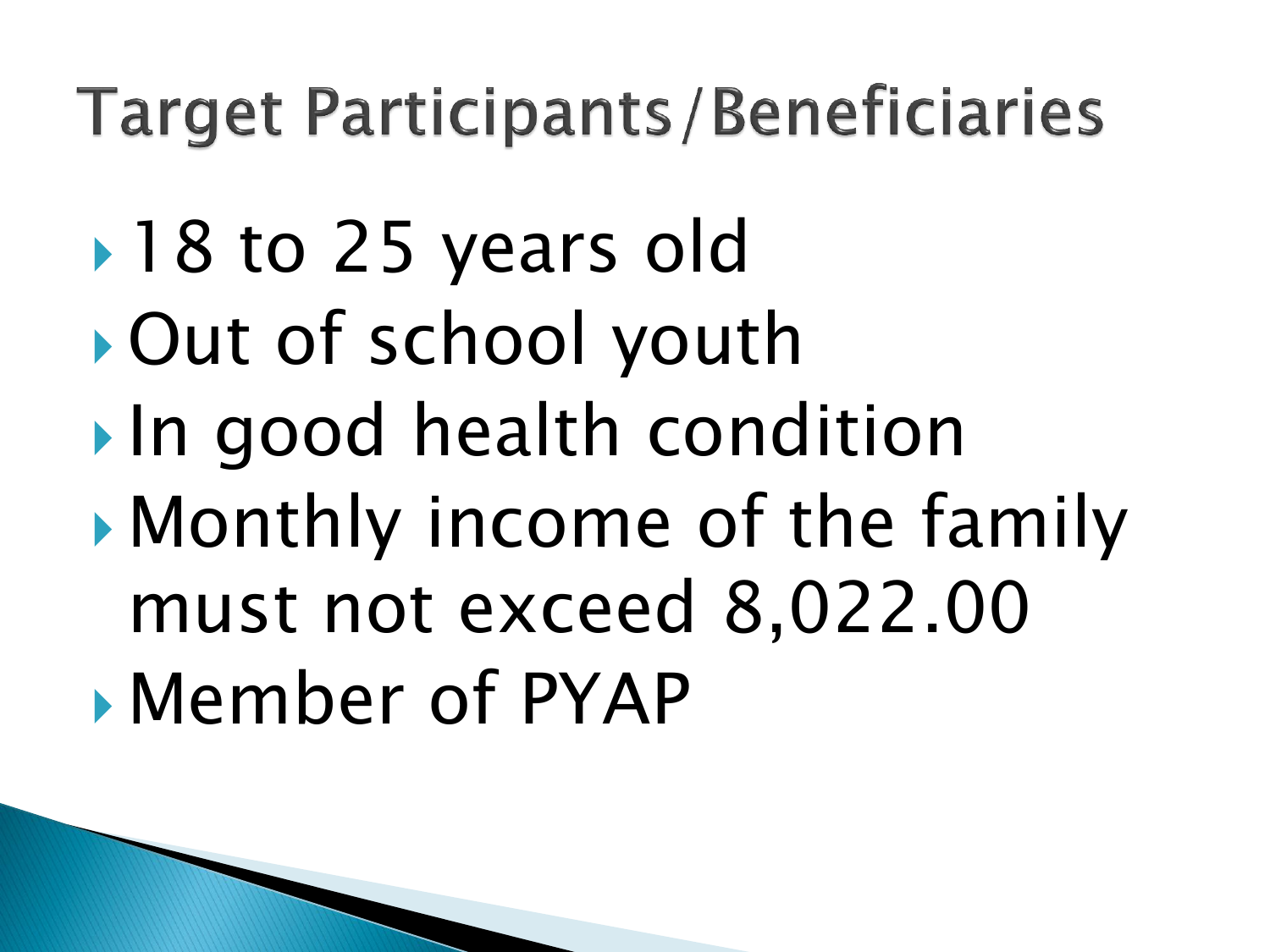# **Benefits/Duration**

- ▶ Stipend ( 75% of the regional wage or 210.00 for 30 days or 6,300.00
- ▶ Youth who can not complete the 30 days will be replaced.
- Absences are permissible provided it is approved by the supervisor
- ▶ allowed to make-up/ extend for days absent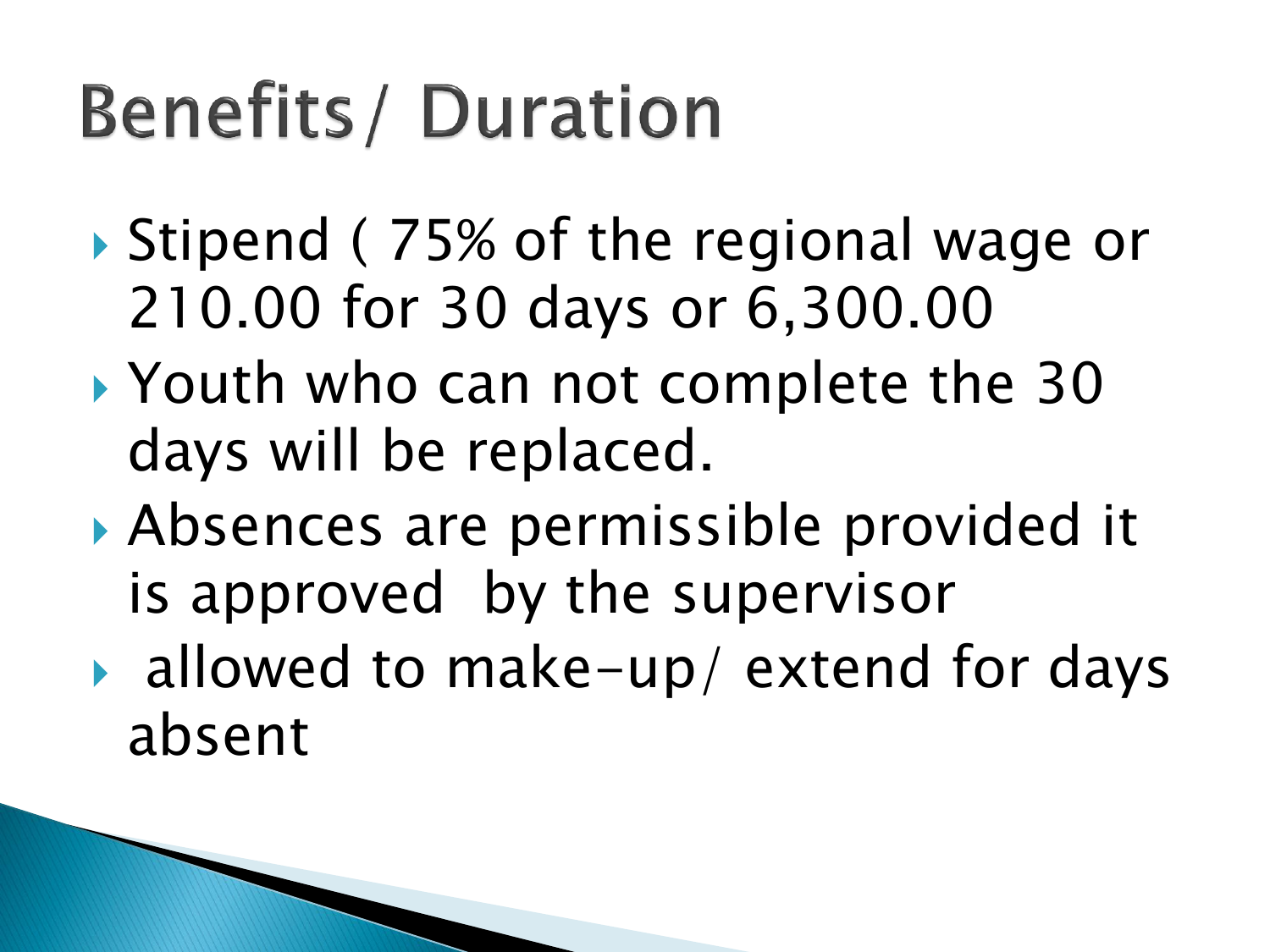# **Areas of Deployment**

- DSWD field offices
- ▶ DSWD satellite offices ( SWD Teams) Pagadian City, Dipolog City, Ipil, Liloy- ZDN, Isabela **City**
- ▶ DSWD residential facilities

 ( Regional Youth Rehab Center, BDSK, HE, AVRC, RSCC, Home for Women, Processing for Displaced Persons)

▶ LGUs with active & functional PYAP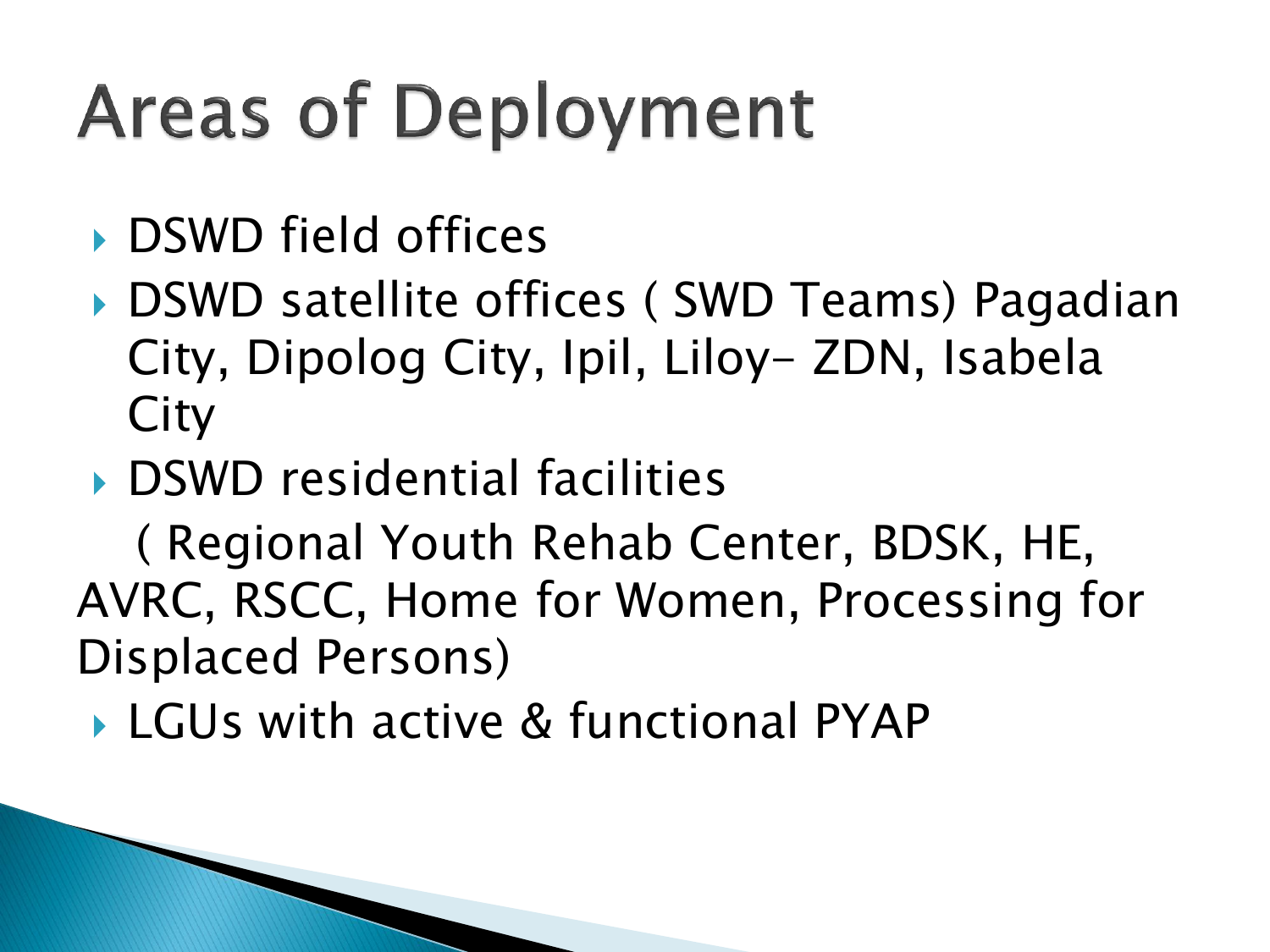### Areas of Engagement / Specific Role of the Participants/Benes

- Assist the PYAP organization conduct activities like peer counseling, leadership training, advocacies, training, sports, sociocultural and recreational activities
- Assist in the implementation of retained DSWD programs and services
- Assist in caring of infants, other children, PWD, women in residential facilities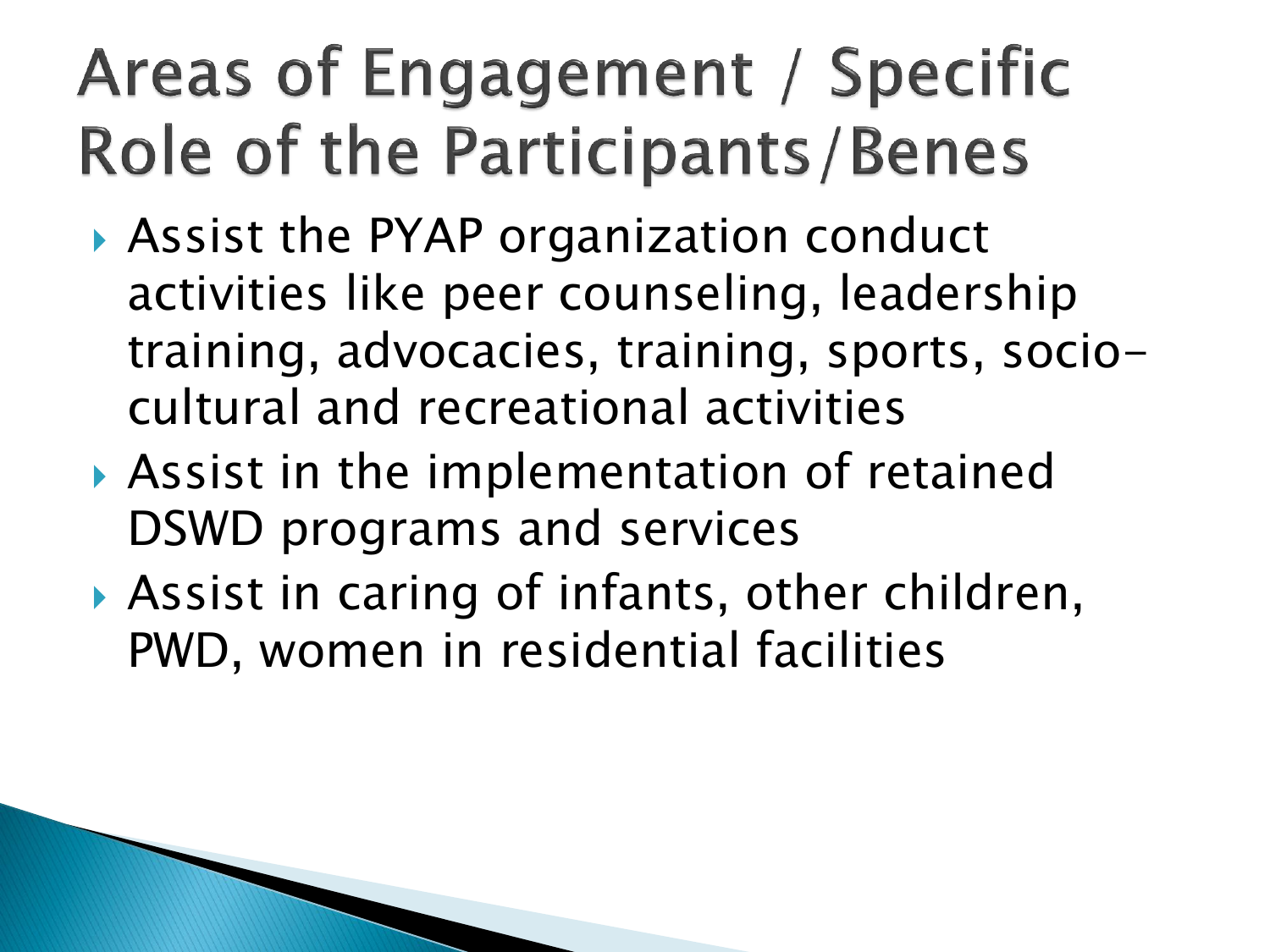- ▶ Act as caregiver, tutor, reader, etc, to school children in day care, supervised neighborhood play, street children in centers, senior citizens, and other institutions
- Conduct recreational activities with children , children in conflict in residential and in the community
- Assist in the relief and rehabilitation activities for disaster affected families
- ▶ Perform other tasks as assigned.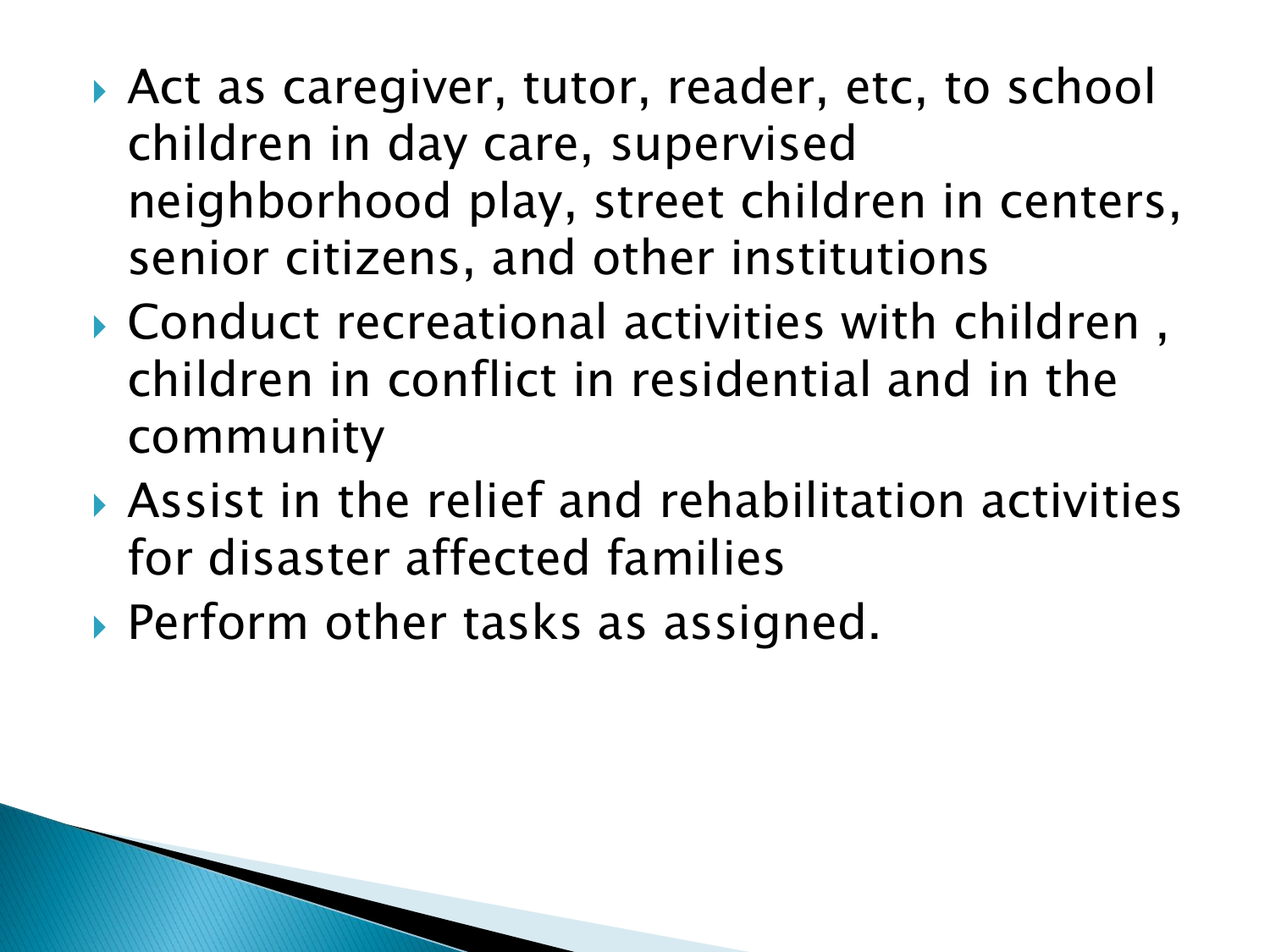# **Reportorial Requirements**

- ▶ Daily Time Report in 3 copies signed by the youth and the supervisor
- Weekly accomplishment reports ( 4 reports)
- ▶ After the completion of 30 days, accomplish the evaluation sheet
- Note: all 3 reports are needed to process payment of the stipend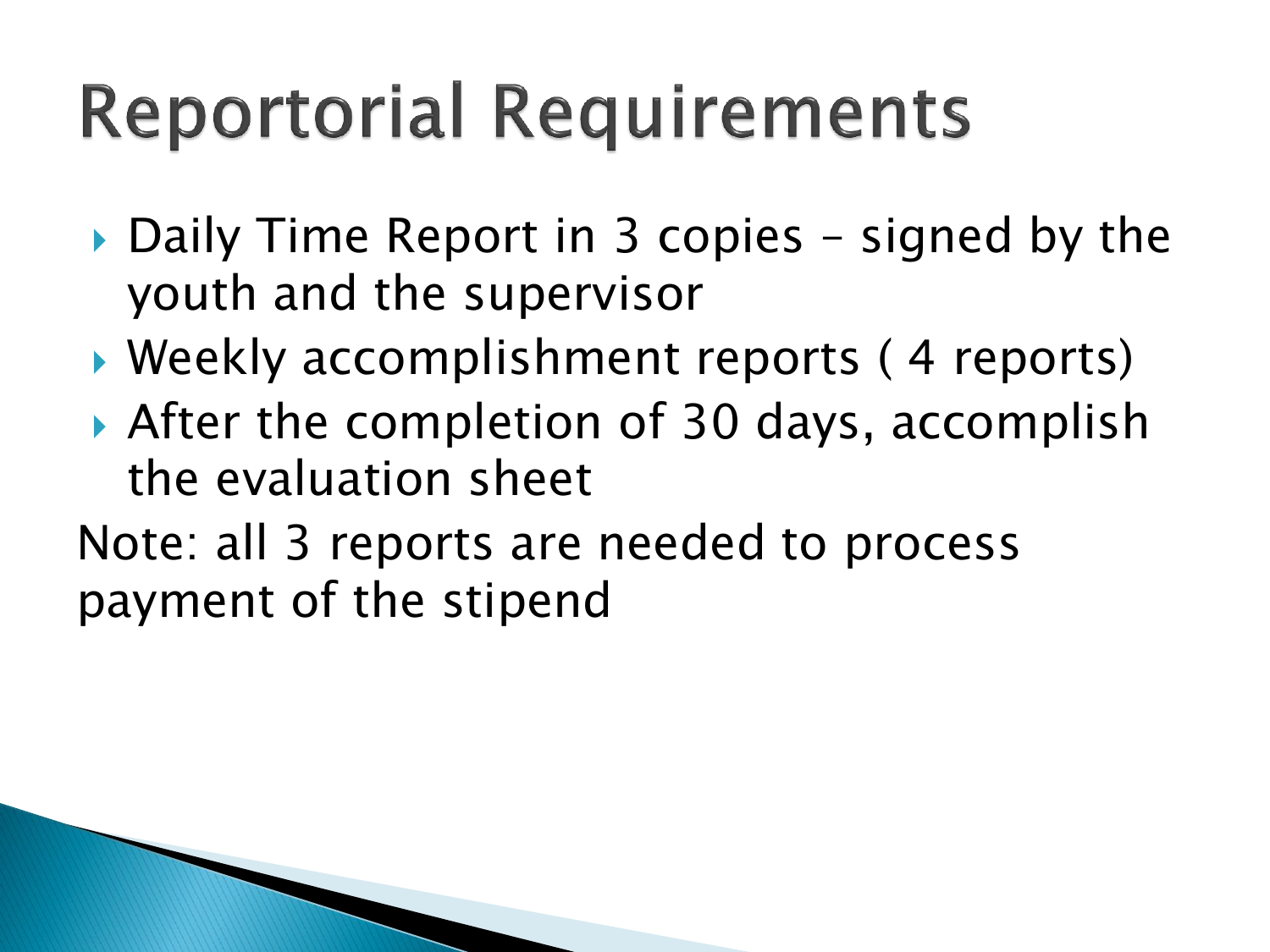### Processing of the stipend takes about  $1-2$  weeks the maximum and depending on the COMPLETENESS of submitted requirements